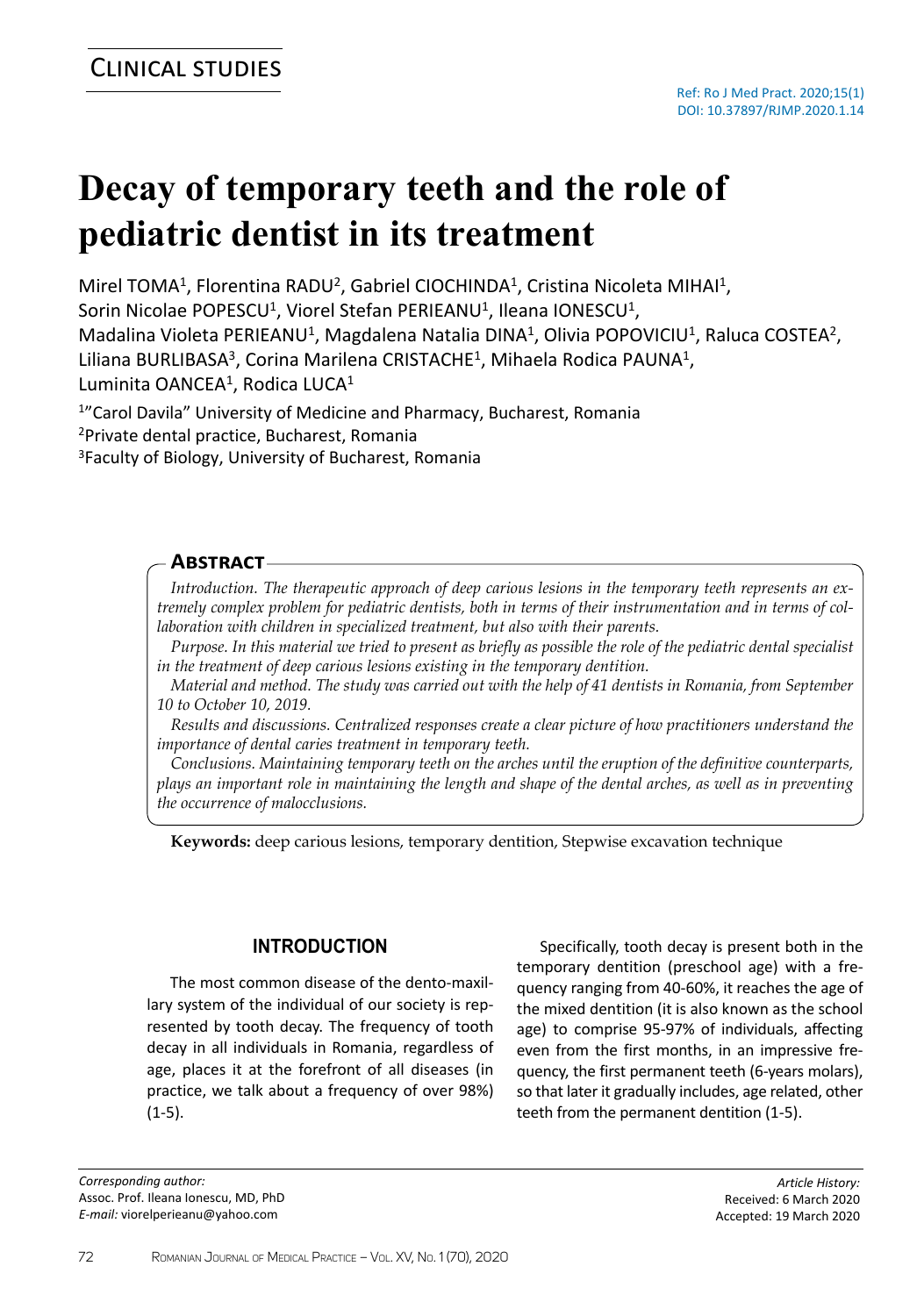But what gives tooth decay the character of social disease is not just the large number of affected individuals, but also the degree of affectation of an individual, namely its intensity (we find tooth decay since the growth age, and can affect more than 50% of the teeth existing) (1-5).

## **PURPOSE**

Tooth decay is considered by the dental specialists to be a chronic disease, with a symptomatic and insidious evolution, and which can lead on short or long term to pulp and periodontal septic complications, which constitute a permanent threat of spreading the infection in neighboring regions and triggering and maintaining at distance some important systemic diseases (also known as outbreak diseases) (1-5).

Destructive, progressive, but also irreversible lesion, simple and/or complicated caries is the most common cause of breaking the morphofunctional balance between the constituent elements of the dento-maxillary system (1-5).

But, besides the simple and / or complicated tooth decay that we have already mentioned, within the population we find, from the age of growth, a multitude of abnormal reports between the different constituent elements of the denomaxillary system.

The frequency of dento-maxillary abnormalities of people in growing age, in addition to an impressive frequency of carious lesions with their complications untreated on time and correctly, especially at the temporary dentition, causes a severe dento-maxillary morphofunctional imbalance.

Thus, the interdependence between the dento-maxillary anomalies and the simple and/or complicated carious lesions localizated in both temporary and permanent dentition on the one hand, but also their association with the periodontal resorption of inflammatory or mechanical type on the other hand make the activity of the dental practitioner, including the pediatric dentist, not be limited only to detect and treat of an condition as such. Specifically, the dentist, including the pediatric dentist, must consider the entire state of dento-maxillary system. The role of the dentist, including the pediatric dentist, is to ensure the restoration and maintenance of a morphofunctional balance as long as possible, between the different components of the dento-maxillary system (1-5).

But a more special problem faced by the practitioner working in the field of pediatric dentistry, refers mainly to the therapeutic approach of tem-

porary teeth, in case of superficial and/or deep carious lesions. This therapeutic approach of carious lesions (superficial or deep) in the temporary dentition must take into account not only the modern principles and techniques of preparation and instrumentation of these carious lesions, but also the rapid evolution in time of the materials used in dentistry (both materials for the preservation and maintenance of the pulp vitality, as well as materials for the restoration of coronary integrity), which is in fact the objective of this material  $(1-5)$ .

# **MATERIAL AND METHOD**

As mentioned on other occasions, pediatric dentistry represents that branch of dental medicine (dentistry), which deals with specialized treatments, performed for both children and adolescents (6-15).

And if we should take into account the balanced content of the job description of a pediatric dentist, this should include not only ensuring the oral health of children and adolescents, but also providing theoretical and practical notions of oral and dental education to their parents. These educational aspects, which are mainly addressed to adults (parents and/or guardians of children and adolescents that the pediatric dentist has in treatment), are essential elements of the activity of the pediatric dentist, elements that must be approached with special attention and discretion, in the purpose of establishing firm collaborations based mainly on trust.

Thus, as already mentioned in the beginning of this report, children and adolescents often develop deep carious lesions (children at the level of the temporary dentition and adolescents at the level of the definitive dentition), on the one hand due to an extremely poor oral or dental hygiene and, on the other hand, due to an exaggerated consumption of foods with a high sugar content. Untreated in a timely manner, these carious lesions, initially in an incipient stage, get worse becoming deep carious lesions that can often involve dental pulp (6-15).

Despite both modern preventive technologies and awareness of these young patients and their parents about the importance of maintaining functional tooth units on dental arches, many teeth are lost prematurely due to these untreated or incorrectly treated caries. Basically, keeping a temporary tooth on the dental arch until the permanent tooth erupts is of crucial importance in maintaining the size and shape of the dental arch (6-15).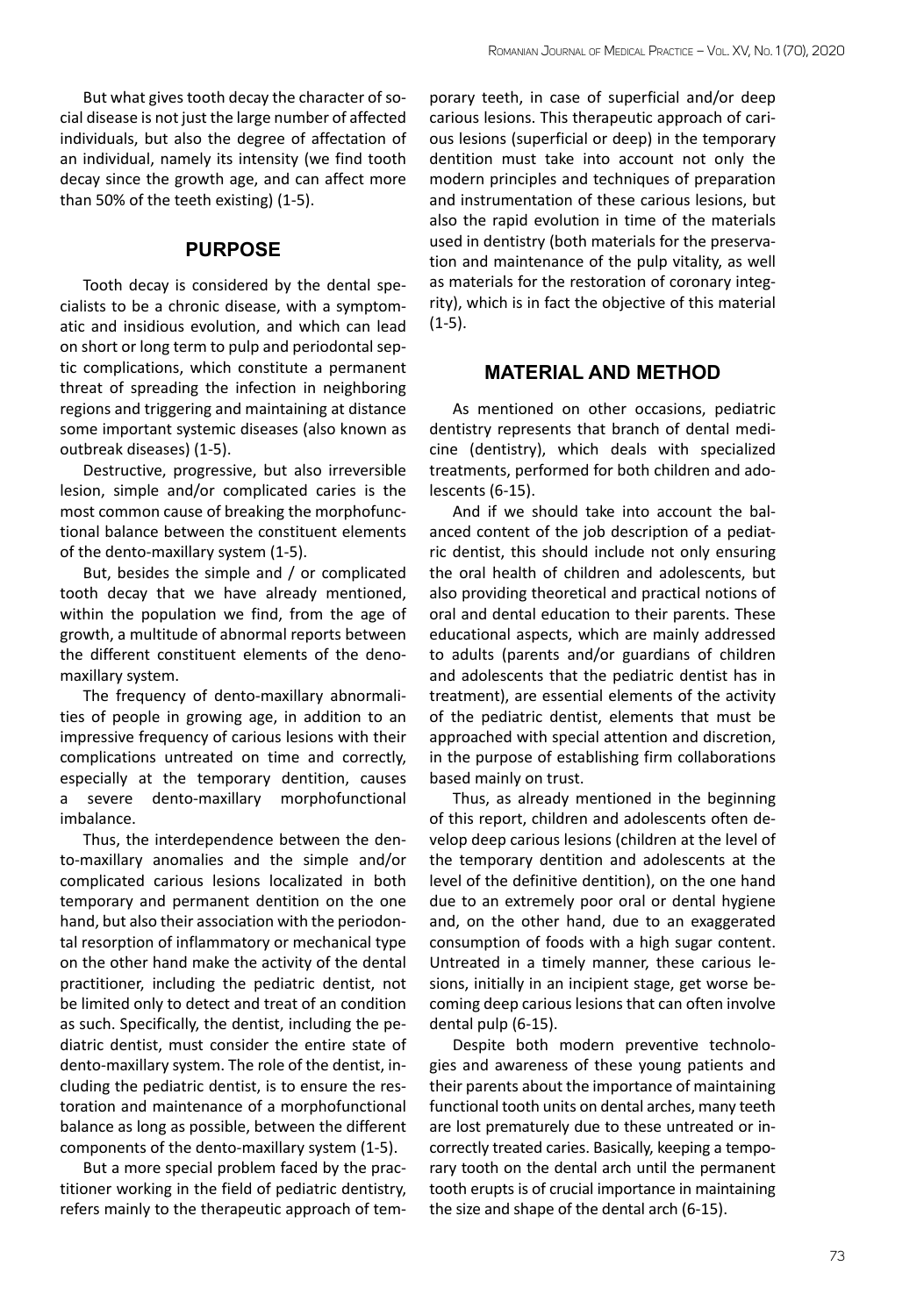As treatment alternatives, it is known that pulpotomy and pulpectomy are commonly used as pulpal therapeutic alternatives, in an attempt to prevent premature loss of teeth, especially dental structures belonging to the temporary dentition. Thus, the Stepwise excavation technique is a treatment method for deep cavities, used to reduce the risk of opening the pulp chamber, especially in molars belonging to the temporary dentition. Basically, this Stepwise method of excavation avoids the exposure of the dental pulp, by excavating the peripheral region of the carious process, applying an insulating material and a provisional coronary filling and waiting for a longer period of time, a few months, for the completion of dental repair processes. Subsequently, the carious process is excavated in the central region, with the definitive coronary filling (glassionomer cement, composite diacrylic resin, etc.) being applied (6-15).

Starting from these notions mentioned above, we composed a questionnaire made of 7 questions, which we applied to a number of 41 dentists, who work in the private environment in various urban regions of Romania, more precisely in big cities, such as Bucharest, Constanta, Pitesti, Brasov, Sibiu, Alexandria, Turnu-Severin. The study, even if it was preliminary, was conducted between September 10 and October 10, 2019.

All the subjects involved in the study ranged in age from 33 to 67 years, being distributed as follows: 27 of the subjects were female (65.85%), while the remaining 14 subjects were male (34,15%) (Fig. 1).



*FIGURE 1. Gender distribution of subjects included in study*

The questionnaire applied to the study group was as follows:

*1. The tooth decays are considered by the specialists in the field as? a. The most common dis-* *ease of the dento-maxillary system for the people of our society; b. A chronic disease, with a symptomatology and an insidious evolution; c. Can cause on short of long term pulpal and periodontal septic complications, which constitute a permanent threat of spreading the infection in the neighboring regions and of remote onset and maintenance of important systemic diseases?* 

## *Correct answers: a, b, c.*

*2. The frequency of dento-maxillary abnormalities of persons in growing age, in addition to an impressive frequency of carious lesions with their complications not treated on time and correctly, may lead to the following problems? a. They cause a severe dento-maxillary morphofunctional imbalance; b. Cause people severe hormonal imbalances; c. They produce accentuated growth imbalances of the upper limbs compared to the lower limbs. Correct answer: a.*

*3. Pediatric dentistry represents that branch of dental medicine that deals with? a. The study of periodontal diseases; b. Specialized treatment of adults and geriatric patients; c. Specialized treatments, performed for both children and adolescents.* 

#### *Correct answer: c.*

*4. The role of the pediatric dentist consists of? a. Ensures the restoration and maintenance of a morphofunctional balance as long as possible, between the different components of the dento-maxillary system; b. Ensures the implant-prosthetic rehabilitation of the existing edentations; c. Ensures the implementation of theoretical and practical notions of oro-dental education for parents of children and adolescents, which specialists in pediatric dentistry provide specialized treatment.* 

*Correct answers: a, c.*

*5. Children and adolescents often develop deep carious lesions (children at the level of the temporary dentition and adolescents at the level of the definitive dentition) due to? a. A very precarious oro-dental hygiene; b. To an exaggerated consumption of foods with a high sugar content; c. Some long-term treatments with statin class drugs?* 

#### *Correct answers a, b.*

*6. Stepwise excavation technique represents? a. A method of treating deep cavities; b. It is used to reduce the risk of opening the pulp chamber, especially in molars belonging to the temporary*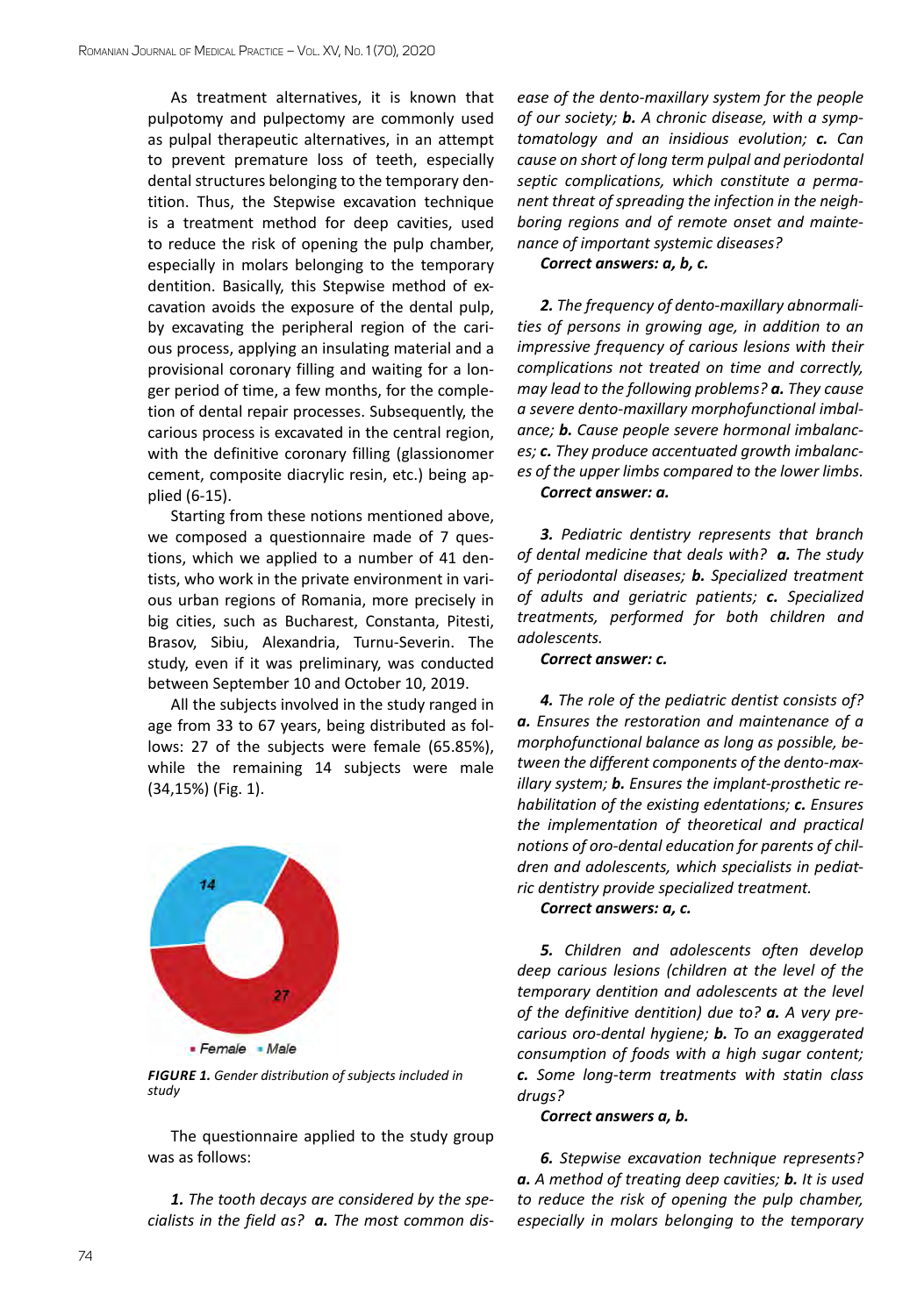*dentition; c. Is a treatment method identical to pulpotomy and pulpectomy.* 

*Correct answers: a, b.*

# **RESULTS AND DISCUSSIONS**

About the way in which tooth decay is regarded as a condition by the study participants, 36 of them (representing 87.80%) answered correctly (variants a, b and c), while 5 of them (representing 12.19%) considered that they cannot generate septic complications in the neighboring regions (only variants a and b answered) (Fig. 2).



*FIGURE 2. The way tooth decay is viewed by the specialists included in the study*

To the question related to the effect of the anomalies frequency along with the increased frequency of carious lesions, all study participants answered correctly - variant a.

In relation to the definition of pediatric dentistry, most respondents answered correctly (39 representing 95.12%), while only 2 respondents answered incorrectly, we can put this fact on account of age but also of the fatigue accumulated as a result of a busy work program of the respondents (Fig. 3).



Specialized treatments for children and adolescents · Incorrect answer

*FIGURE 3. Correct understanding of pediatric dentistry term*

Concerning the role of the pediatric dentist, 31 of the practitioners included in the study (representing 75.61%) answered correctly (variants a and c), and only 10 practitioners (representing 24.39%) correctly considered only the answer variant a. (Fig. 4).



*FIGURE 4. The role of the pediatric dentist*

The analysis of the answers to the 5th question, related to the causes that induce the deep carious lesions in children and adolescents, showed that all the specialists included in the study know very well this problem.

At the last question of the study regarding the Stepwise excavation technique, most practitioners (35 representing 85.37%) answered correctly – variants a and b, while only 6 practitioners (representing 14.63%) answered incorrectly including among the variants variant c (Fig. 5).



Deep cavities treating method, reduce the risk of opening the pulp chamber - Treatment method identical to pulpotomy and pulpectomy

*FIGURE 5. Knowing of Stepwise excavation technique*

An analysis of the treatment methods used in the case of temporary tooth decay revealed two patterns of approach to this type of pathology (16). On the one hand, the restorative model that involves stopping the caries process through mechanical procedures and replacing the affected tissues, on the other hand, the preventive model, which involves minimally invasive treatments corroborated with the application of remineralizing